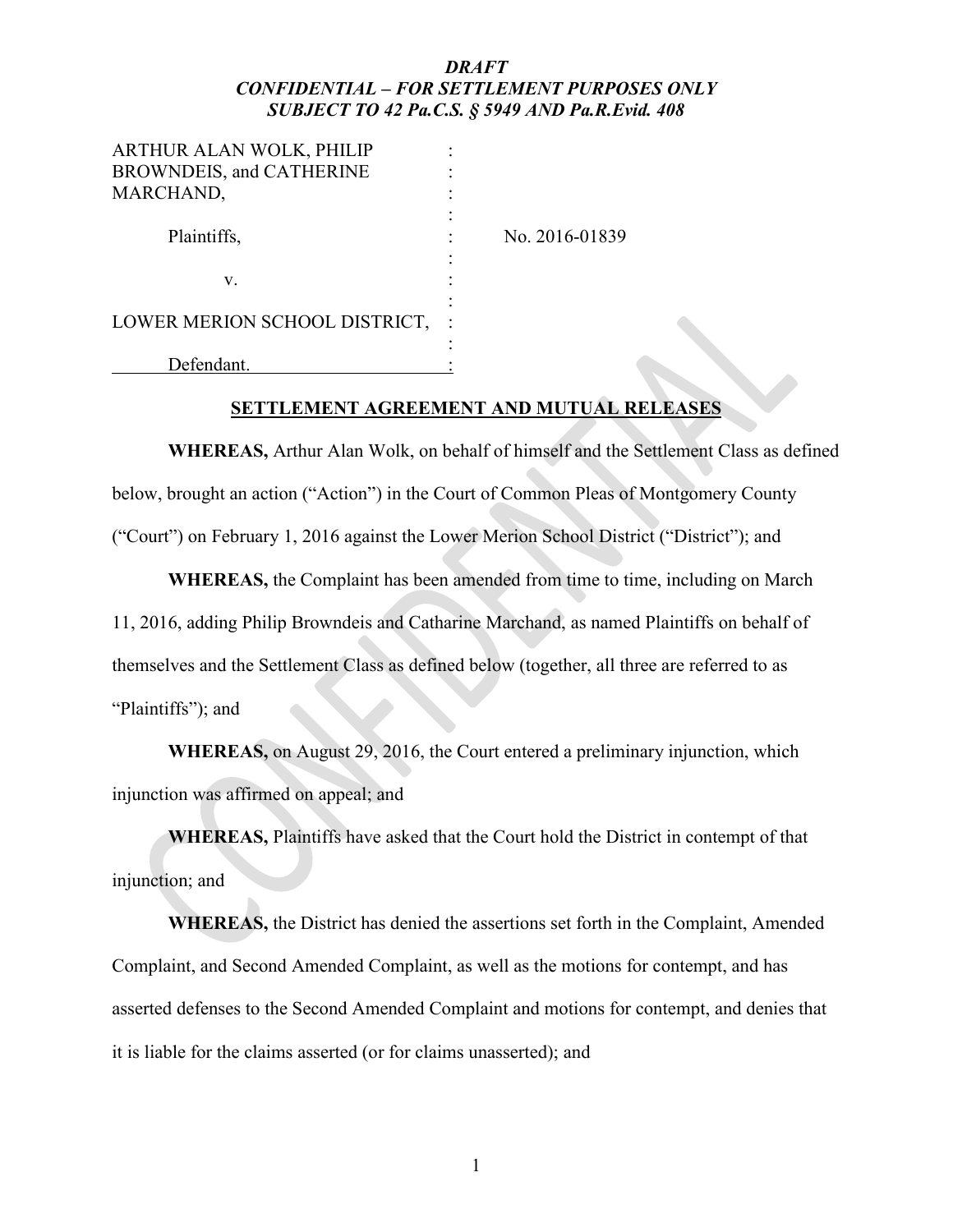**WHEREAS,** notwithstanding the foregoing, both Plaintiffs and the District have negotiated in good faith to resolve all claims subject to certain conditions and both Plaintiffs and the District agree that it is in the best interests of the, District, taxpayers, and the students of the District to settle this matter;

**NOW THEREFORE,** subject to the approval of the Court, that in consideration of the promises herein and other good and valuable consideration, the sufficiency of which is hereby acknowledged, the Parties to this Settlement Agreement, intending to be legally bound, hereby agree that this action will be compromised, settled, and discontinued based on and subject to the following terms and conditions:

#### **A. COURT APPROVAL**

This Settlement Agreement, the Proposed Order of Approval (Exhibit 1), Notice (Exhibit 2), Proposed Order of Denial as Moot (Exhibit 3), and Stipulation of Discontinuance (Exhibit 4), each of which is incorporated by reference as if set forth verbatim, and the terms of which are expressly made a part of this Settlement Agreement (together, "Agreement") will be submitted to the Honorable Richard P. Haaz of the Montgomery Court of Common Pleas as soon as the captioned parties have executed the Agreement.

The Parties will request that the Court hold a hearing as to the fairness and reasonableness of the proposed terms of the settlement in light of Pennsylvania Rule of Civil Procedure 1714, and the Agreement will not become effective unless and until the Court approves it as fair. A Proposed Order of Approval is attached hereto as Exhibit 1.

The Parties and their counsel agree to cooperate fully with one another and the Court in seeking Court approval.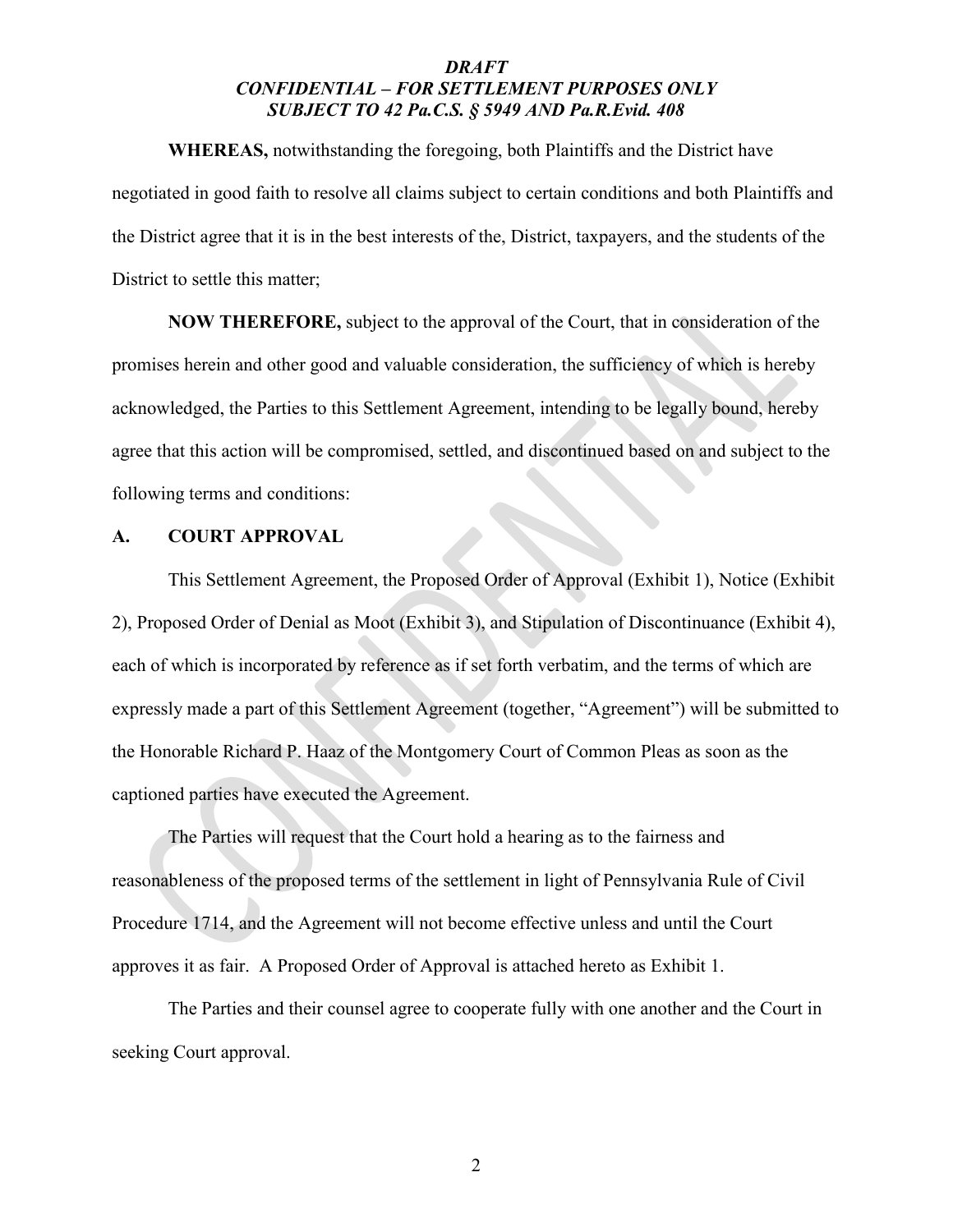After the hearing as to the fairness and reasonable of the proposed terms of the settlement has been scheduled and reasonably in advance of the hearing date, the District or its designated Settlement Administrator will provide notice to the Settlement Class (as defined in Section D, *infra*) substantially in the form attached as Exhibit 2.

The Parties will request that concurrent with the Court's Order approving the Settlement, each of the pending motions for contempt [Seq. 84, 134, 155] will be denied as moot, using a proposed Order substantially in the form attached as Exhibit 3.

Within ten business days of the Court's Order approving the Agreement, the Plaintiffs will file a Stipulation in substantially the form attached hereto at Exhibit 4, to mark this action Settled, Discontinued, and Ended.

#### **B. PLAINTIFFS' INVESTIGATION**

Plaintiffs, through their attorneys and experts, conducted an investigation of the facts and circumstances underlying the issues raised in the Complaint and have concluded that given the risks of litigation, as well as the public interest sought through this suit, it is in the best interests of the Settlement Class (defined in Section D, *infra*) to resolve all matters at issue in this Action, and to settle this Action against the District on the terms set forth herein.

#### **C. NO ADMISSION OF LIABILITY**

Neither this Agreement nor any document, transaction, or proceeding in connection with the settlement or the execution or implementation of the settlement is an admission or concession by District of any fault, liability, wrongdoing, damages or of the truth of any allegations asserted by any Plaintiffs against it. The District has concluded that given the expenses and risks of litigation, it is in the best interests of the District, taxpayers, and students of the District to settle this Action on the terms set forth herein.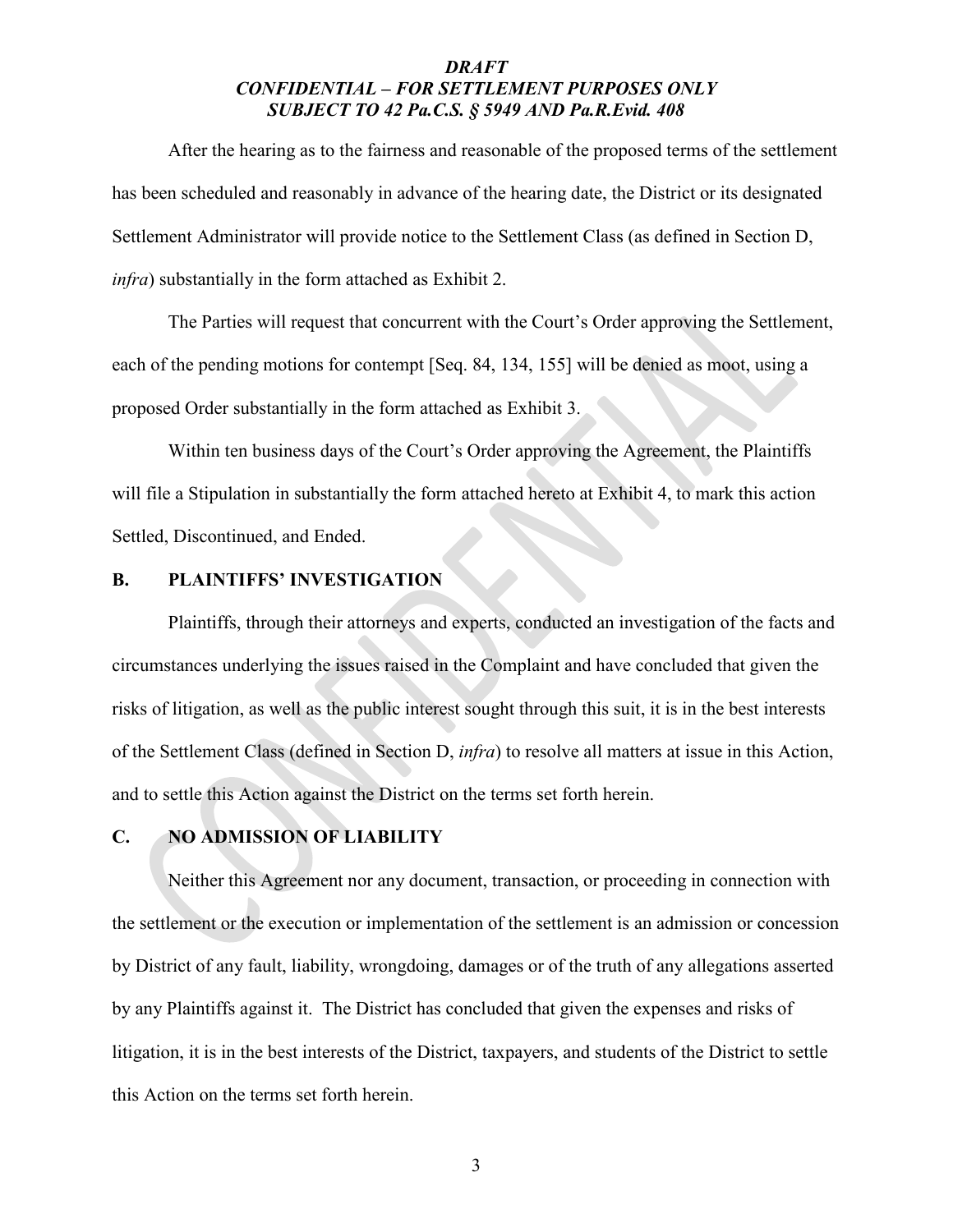#### **D. SETTLEMENT CLASS**

For the purposes of this Agreement, and notwithstanding the provisions of Pennsylvania Rule of Civil Procedure 1714(b), the Parties agree to conditional certification of a Settlement Class, which is defined as owners of real property in the District as of the date the Preliminary Injunction was issued, August 29, 2016, who paid their school real property taxes ("school taxes") for that year.

Plaintiffs, and to the best of their knowledge, information, and belief, their counsel, represent and warrant that (a) Plaintiffs would be members of the Settlement Class as herein defined; and (b) none of the Plaintiffs' claims or causes of action in the Action have been assigned, encumbered, or in any manner transferred in whole or in part.

#### **E. COUNT VI OF THE SECOND AMENDED COMPLAINT**

The Parties expressly acknowledge that Count VI of the Second Amended Complaint arises from conduct that was alleged to have occurred over a decade ago. Further by Order of the United States District Court for the Eastern District of Pennsylvania dated May 14, 2010, the District provided notice and the opportunity for all affected persons to review under court supervision any photographs that had been captured by the anti-theft software. That notice and opportunity were provided more than a decade ago. Because it is not evident whether any member of the Settlement Class could assert a claim on the facts giving rise to Count VI now, that count is being dismissed without prejudice.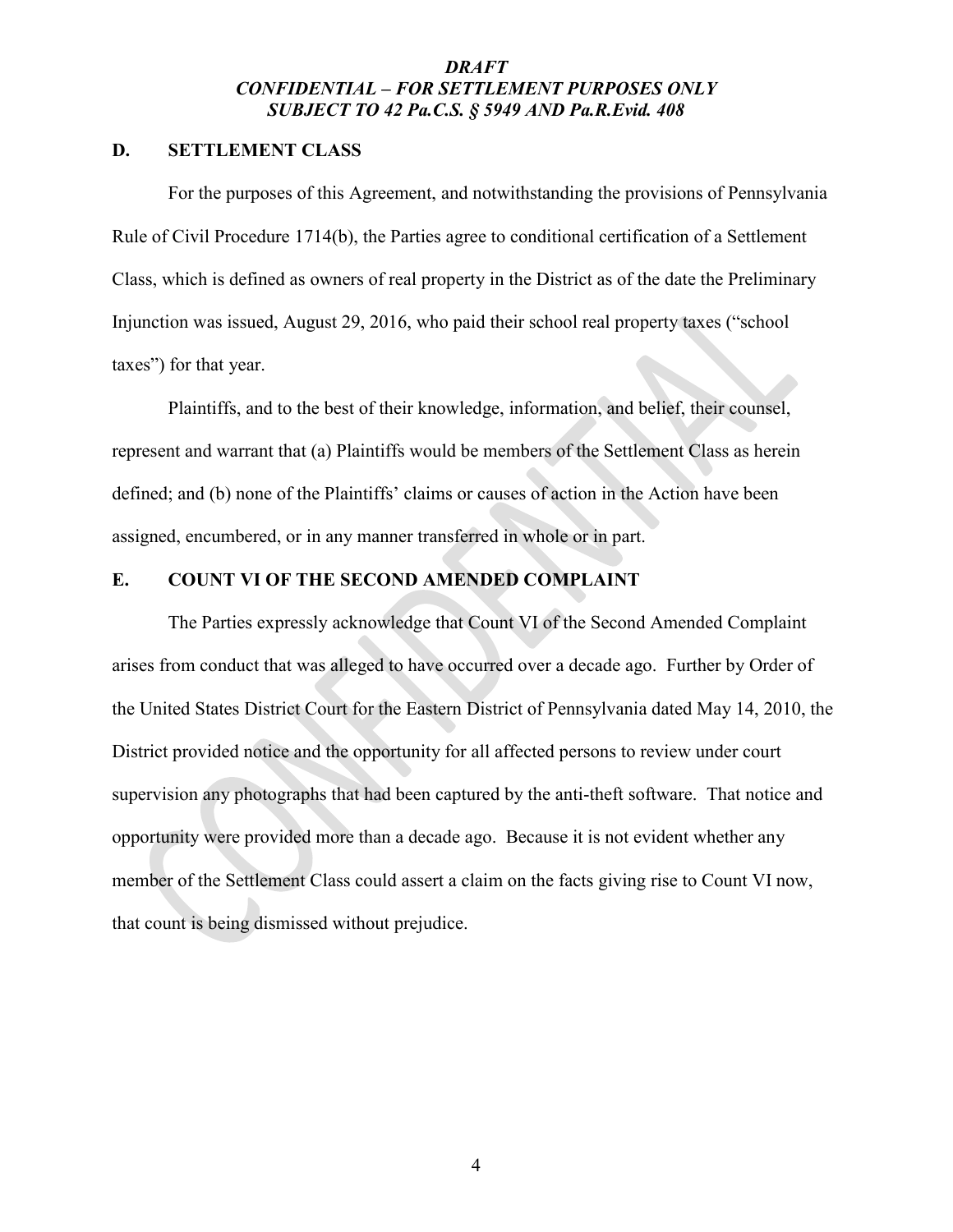#### **F. PAYMENTS**

The District or its designated Settlement Administrator will distribute checks to the Settlement Class within 45 days of the entry of the Order approving the Agreement.

The payments will be calculated as follows. The taxpayer's individual school tax amount will be calculated as a percentage of all school real property taxes ("school taxes") assessed by the District in 2016-2017, and that percentage will be multiplied by \$15 million to identify the amounts for each of the checks to be distributed. (By way of example only, if school taxes for 2016-2017 were \$240 million, and if one taxpayer paid \$12,000 in school taxes, that taxpayer would receive a check for \$750 (which is .005 percent of \$15 million).

The settlement checks will bear the stamp "In settlement of *Wolk, Browndeis & Marchand v. Lower Merion School District*, No. 2016-01839. Cashing of this check will constitute a release of claims in that litigation." The \$15 million will be from monies the District segregated following the 2016 Preliminary Injunction Order, and following approval of this Settlement, no further set aside of those funds shall take place.

# **G. PROSPECTIVE ACTION**

The Parties agree that the following steps will be taken going forward.

1. A total of \$4 million per year will be credited to taxpayers who own real property within the District in the form of a rebate on the tax bills for the years 2023, 2024, and 2025, in proportion to the taxes each taxpayer is paying. In each of those years, the tax bill will bear the same stamp, "In settlement of *Wolk, Browndeis & Marchand v. Lower Merion School District*, No. 2016-01839" in identifying the rebate. The \$12 million will be from monies the District segregated following the 2016 Preliminary Injunction Order, and following approval of this Settlement, no further set aside of those funds shall take place.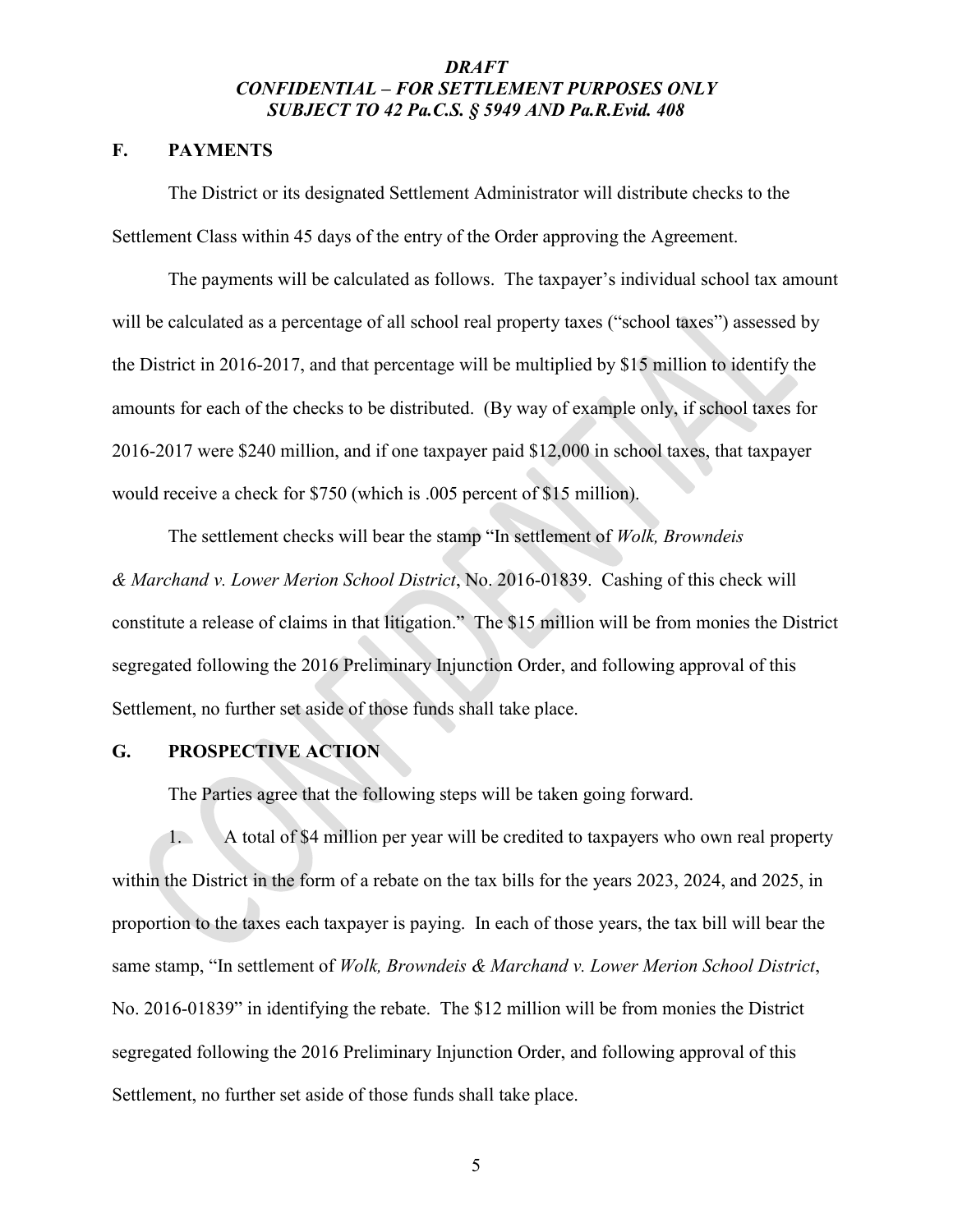2, The millage rate for the 2022-2023 fiscal year will be 31.2045. It was calculated using the basis that would have been in place if the tax increase for 2016-2017 had been 2.40%, starting with the 2015-2016 millage rate of 26.2321, utilizing the tax increase taken each year since, and including the Act 1 index for 2022-2023.

This millage rate will be implemented upon execution of this Agreement, which the Parties acknowledge will precede the hearing for approval of the Settlement and the implementation of the post-approval terms. The Parties further recognize that the millage rate reduction is being implemented by the District for the 2022-2023 fiscal year as part of the Parties' good faith efforts to timely resolve the litigation. Accordingly, Plaintiffs will not seek a further reduction of the millage rate as part of any motions to hold the District in contempt of the 2016 Preliminary Injunction Order unless the District fails to comply with this agreement.

This millage rate will be the basis for the District's millage rates going forward. Subsequent years will be increased as provided for in Act 1.

3. Beginning with the 2022-2023 fiscal year, in the event there is more than a 2% variance between budgeted and actual expenditures and revenues for a fiscal year, 50% of the surplus realized by the District for that fiscal year will be credited to the taxpayers. This surplus is separate from and in addition to the rebates the District has agreed to provide in tax years 2023, 2024, and 2025.

A. The numbers used to calculate the percentage of the variance and any taxpayer credit for a fiscal year will be taken from the General Fund Budgetary Comparison Schedule in the Independent Auditor's Report. An example is shown below from the Independent Auditor's Report for the Fiscal Year ending June 30, 2021: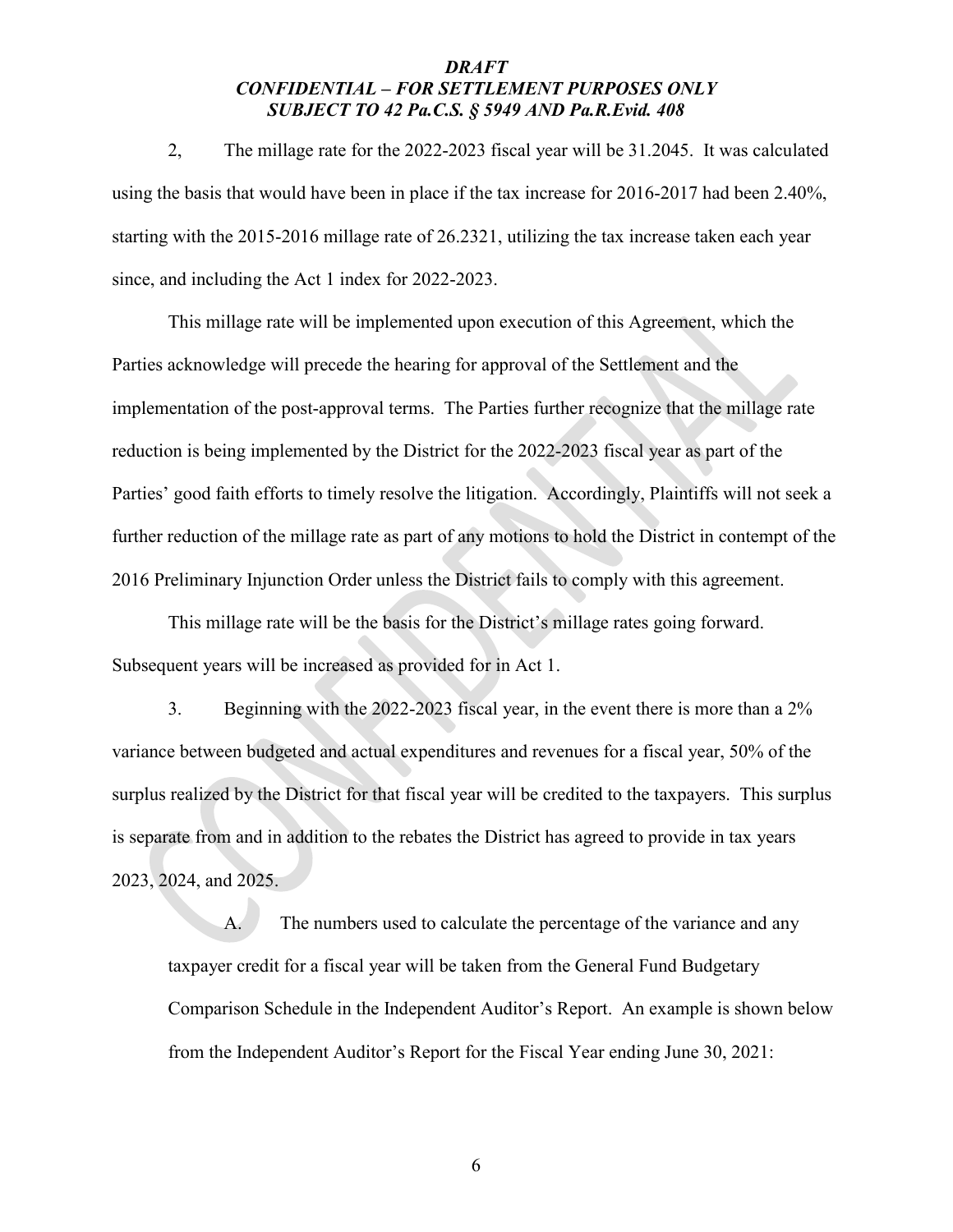# $R_{\tiny\&\scriptstyle\,company}^{ainer}$

 $-53-$ 

# LOWER MERION SCHOOL DISTRICT<br>Required Supplementary Information<br>Budgetary Comparison Schedule **General Fund**

For the Year Ended June 30, 2021

Variance with

|                                         |                  |                  |                  | Final Budget -    |  |
|-----------------------------------------|------------------|------------------|------------------|-------------------|--|
|                                         | Original         | Amended          |                  | Positive          |  |
|                                         | <b>Budget</b>    | <b>Budget</b>    | Actual           | (Negative)        |  |
| Revenues:                               |                  |                  |                  |                   |  |
| <b>Local Revenues</b>                   | \$240.434.196    | \$240.434.196    | 243.640.730<br>s | \$<br>3.206.534   |  |
| <b>State Program Revenues</b>           | 41.360.144       | 41,360,144       | 41,171,788       | (188, 356)        |  |
| <b>Federal Program Revenues</b>         | 1.542.000        | 1.542.000        | 3 3 3 1 8 8 9    | 1.789.889         |  |
| <b>TOTAL REVENUES</b>                   | 283,336,340      | 283,336,340      | 288.144.407      | 4.808.067         |  |
| <b>Expenditures:</b>                    |                  |                  |                  |                   |  |
| <b>Regular Programs</b>                 | 113,878,090      | 113,709,090      | 113,709,053      | 37                |  |
| <b>Special Programs</b>                 | 50,060,512       | 48,746,112       | 48,746,050       | 62                |  |
| <b>Vocational Programs</b>              | 425,000          | 504,000          | 503,963          | 37                |  |
| <b>Other Instructional Programs</b>     | 1,298,280        | 825,262          | 825,134          | 128               |  |
| <b>Pupil Personnel Services</b>         | 11,006,007       | 10,744,707       | 10,744,705       | 2                 |  |
| <b>Instructional Staff Services</b>     | 7,294,810        | 6,538,035        | 6,538,035        | o                 |  |
| <b>Administrative Services</b>          | 15,194,632       | 16,241,632       | 16,241,486       | 146               |  |
| <b>Pupil Health</b>                     | 4.665.499        | 4.097.799        | 4.097.793        | 6                 |  |
| <b>Business Services</b>                | 1,545,092        | 1,403,892        | 1,403,795        | 97                |  |
| Operation and Maintenance of            |                  |                  |                  |                   |  |
| <b>Plant Services</b>                   | 20,860,267       | 21,292,467       | 21,292,271       | 196               |  |
| <b>Student Transportation Services</b>  | 16.810.262       | 14.069.062       | 14.069.021       | 41                |  |
| Central and Other Support Services      | 8,971,479        | 8,255,879        | 8,255,798        | 81                |  |
| <b>Student Activities</b>               | 5.921.192        | 5.231.342        | 5.231.305        | 37                |  |
| <b>Community Services</b>               | 254,200          | 245.100          | 245.040          | 60                |  |
| <b>Debt Service</b>                     | 28.982.373       | 29,349,573       | 29.349.561       | 12                |  |
| <b>TOTAL EXPENDITURES</b>               | 287, 167, 695    | 281,253,952      | 281,253,010      | 942               |  |
|                                         |                  |                  |                  |                   |  |
| <b>EXCESS (DEFICIENCY) OF REVENUES</b>  |                  |                  |                  |                   |  |
| <b>OVER EXPENDITURES</b>                | (3,831,355)      | 2.082.388        | 6,891,397        | 4,809,009         |  |
| <b>Other Financing Uses:</b>            |                  |                  |                  |                   |  |
| <b>Budgetary Reserve</b>                | (800,000)        | o                | o                | 0                 |  |
| <b>Interfund Transfers Out</b>          | (62,000)         | (5,368,943)      | (5,368,943)      | 0                 |  |
| <b>Refunds of Prior Years' Revenues</b> | O                | (1,406,800)      | (1,406,706)      | 94                |  |
| <b>TOTAL OTHER FINANCING USES</b>       | (862.000)        | (6, 775, 743)    | (6, 775, 649)    | 94                |  |
|                                         |                  |                  |                  |                   |  |
| <b>NET CHANGE IN FUND BALANCES</b>      | (4,693,355)<br>s | (4,693,355)<br>s | 115,748          | 4,809,103<br>- \$ |  |
| Fund Balance - July 1, 2020             |                  |                  | 43,033,339       |                   |  |
| FUND BALANCE - JUNE 30, 2021            |                  |                  | \$<br>43.149.087 |                   |  |

B. The expenditures and revenues used to calculate the percentage of the

variance and any taxpayer credit for each fiscal year will be taken from the General Fund Budgetary Comparison Schedule in the Independent Auditor's Report. An example is shown below from the Independent Auditor's Report for the fiscal year ending June 30, 2021:

- 1. Revenue Variance = Actual Total Revenues Original Budget Total Revenues
- 2. Expenditure Variance = Original Budget Total Expenditures Actual Total Expenditures
- 3. Budgetary Reserve Variance = Original Budget Budgetary Reserve
- 4. Total Variance = Revenue Variance + Expenditure Variance + Budgetary Reserve Variance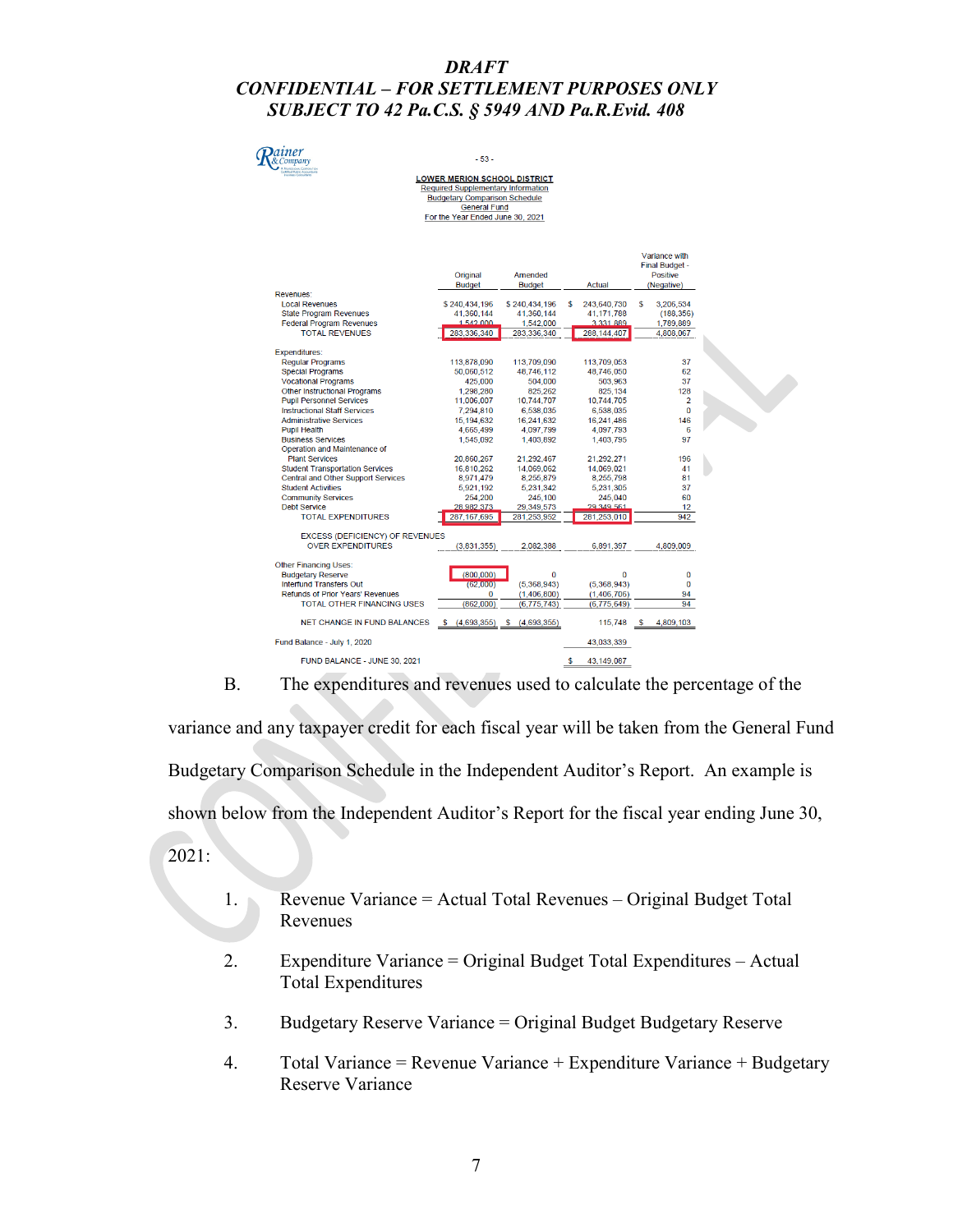- 5.  $2\%$  Allowance = Actual Total Expenditures  $*$  2%
- 6. Excess Variance = Total Variance  $-2\%$  Allowance
- 7. Taxpayer Credit = If Excess Variance is a positive number then Excess Variance \* 50%; If Excess Variance is a negative number then zero

 $\sim$ 

As an example, the calculation if the provisions had been in place for the 2020–2021

fiscal year is shown below.

|                           | Original<br><b>Budget</b> | <b>Actual</b>               | Variance   |  |
|---------------------------|---------------------------|-----------------------------|------------|--|
|                           |                           |                             |            |  |
| <b>Revenues</b>           |                           | 283, 336, 340 288, 144, 407 | 4,808,067  |  |
|                           |                           |                             |            |  |
| <b>Total Expenditures</b> |                           | 287,167,695 281,253,010     | 5,914,685  |  |
| <b>Budgetary Reserves</b> | 800,000                   |                             | 800,000    |  |
|                           |                           |                             |            |  |
| <b>Total Variance</b>     |                           |                             | 11,522,752 |  |
| 2% Allowance              |                           |                             | 5,625,060  |  |
| <b>Excess Variance</b>    |                           |                             | 5,897,692  |  |
| <b>Taxpayer Credit</b>    |                           |                             | 2,948,846  |  |

C. The taxpayer credit calculation shall be made and publicized at the public meeting when the Independent Audit is accepted by the District's Board of Directors ("the Board"). The taxpayer credit will then be applied to the tax bills in the subsequent fiscal year. For clarification and as an example, the Independent Auditor's Report for the 2020–2021 fiscal year was accepted by the Board on January 24, 2022, and if these provisions had been in place at that time, the taxpayer credit would have applied to the bills sent for the 2022–2023 fiscal year.

D. Unbudgeted interfund transfers shall not be included in the calculated 2% variance.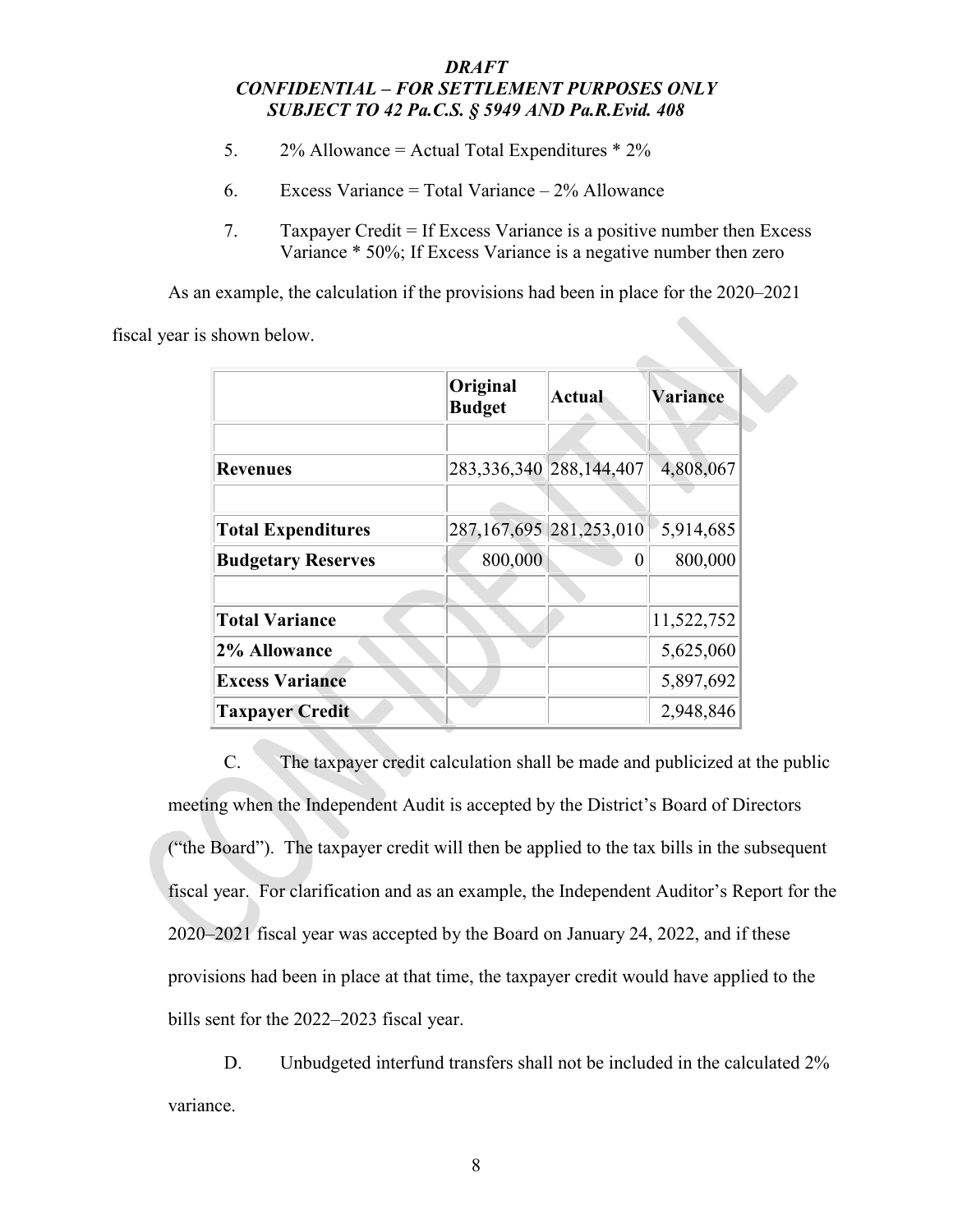E. Proceeds from any bond refinancing that occurs may be applied to the debt

service fund without being considered revenues or interfund transfers.

F. The District can budget for interfund transfers to the capital reserve fund

as long as the following conditions are met:

1. The District specifies (1) the amount of money that will be transferred, and (2) the item(s) the budgeted money will be used to purchase,

2. The District spends or encumbers the money within five fiscal years of the transfer or must seek leave of Court to extend that time period;

3. The District makes the transfer before the end of the fiscal year for which it has been budgeted; and

4. The District does not budget funds from elsewhere to pay for the same items that are the subject of the budgeted-for interfund transfer.

F. The District must maintain buildings and grounds in good repair, and

monies in the capital reserve fund can be used for capital improvements in the order of urgency as determined by the Board. Monies transferred into the capital reserve fund pursuant to this Stipulated Consent Order will not be considered unspent if a more urgent capital improvement becomes required, as long as the money is encumbered by the time originally designated.

G. If the District does not encumber the funds subject to the budgeted interfund transfer by the end of the period it specified in making the initial transfer, it shall credit the unencumbered funds to the taxpayers in the following fiscal year.

H. The process outlined in Paragraph  $A - G$ , above, will continue until the 2025-2026 fiscal year. At the end of the 2025-2026 fiscal year, if there has been no year in which the variance between budgeted and actual expenditures and revenues is in excess of 2%, the Board may determine at its sole discretion whether to continue or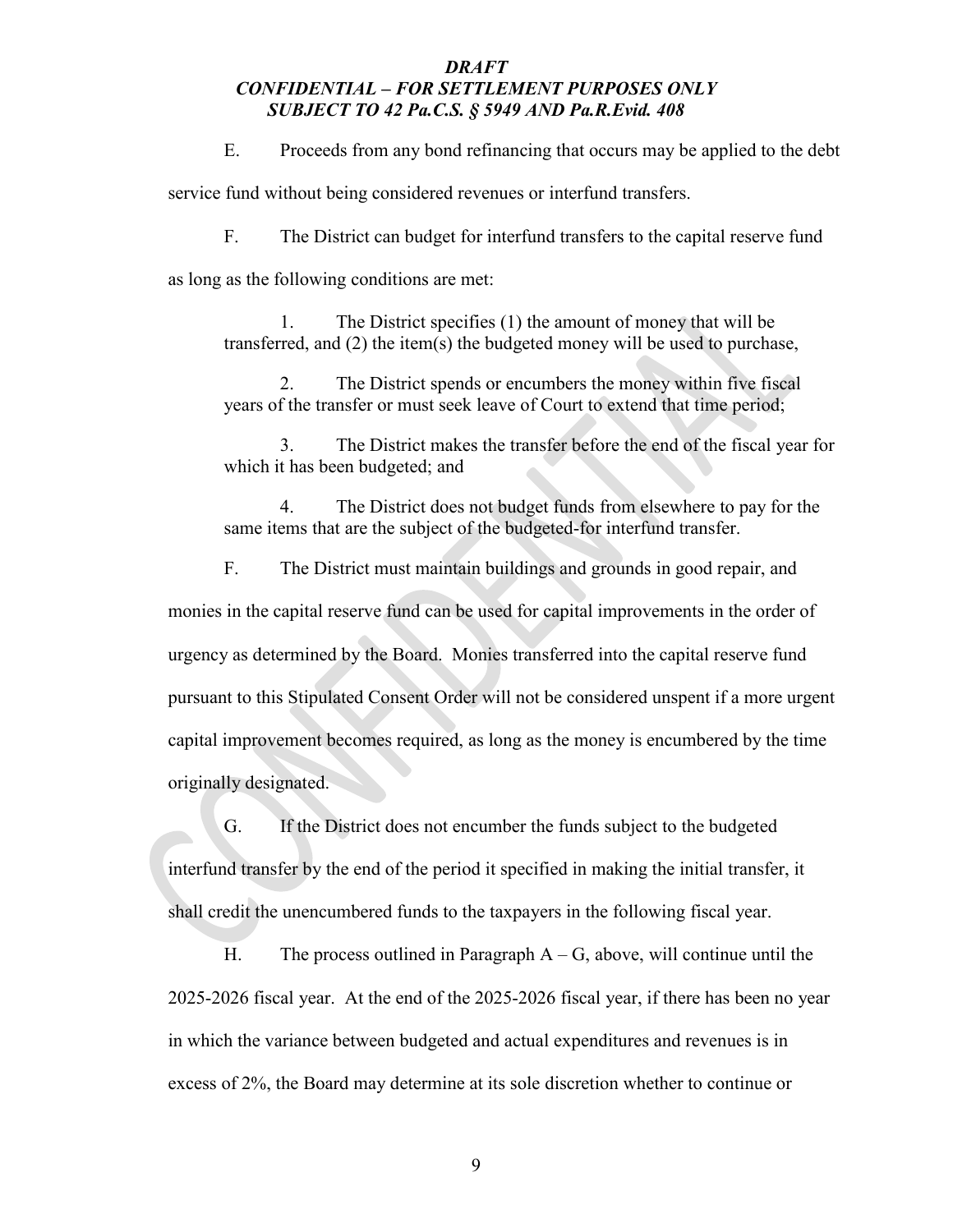discontinue these processes. If there have been years in which actual varied from budgeted expenditures in excess of 2%, the Board will continue these processes until there have been three out of four years in which the variance between budgeted and actual expenditures does not exceed more than 2%, at which point the Board may determine at its sole discretion whether to continue or discontinue the processes.

I. In the event the Board determines that it is in the District's best interest to create additional funds during the time period of the Stipulated Consent Order, the District's transfers to those newly created funds will be governed by the procedures set forth in this Stipulated Consent Order.

J. If a statute is enacted or amended or if accounting principles are promulgated that are inconsistent with the terms of the procedures outlined in Paragraphs A – G, above, the Parties will meet and confer to identify procedures for the District to remain in compliance with Paragraphs  $A - G$ , above, and the newly promulgated law or accounting principles. In the event the Parties are not able to reach agreement, either Party may make an application to the Court.

4. The Plaintiffs will have 20 business days following entry of the Order approving the Agreement to submit to the Court documentation of litigation expenses, not to exceed \$100,000. Plaintiffs have sent the District the documentation of these expenses as of May 31, 2022, and the District does not object to the expenses. When approved by the Court as reasonable, the District will reimburse Plaintiffs for the expenses. The District shall pay all administrative costs associated with the finalization of this Settlement.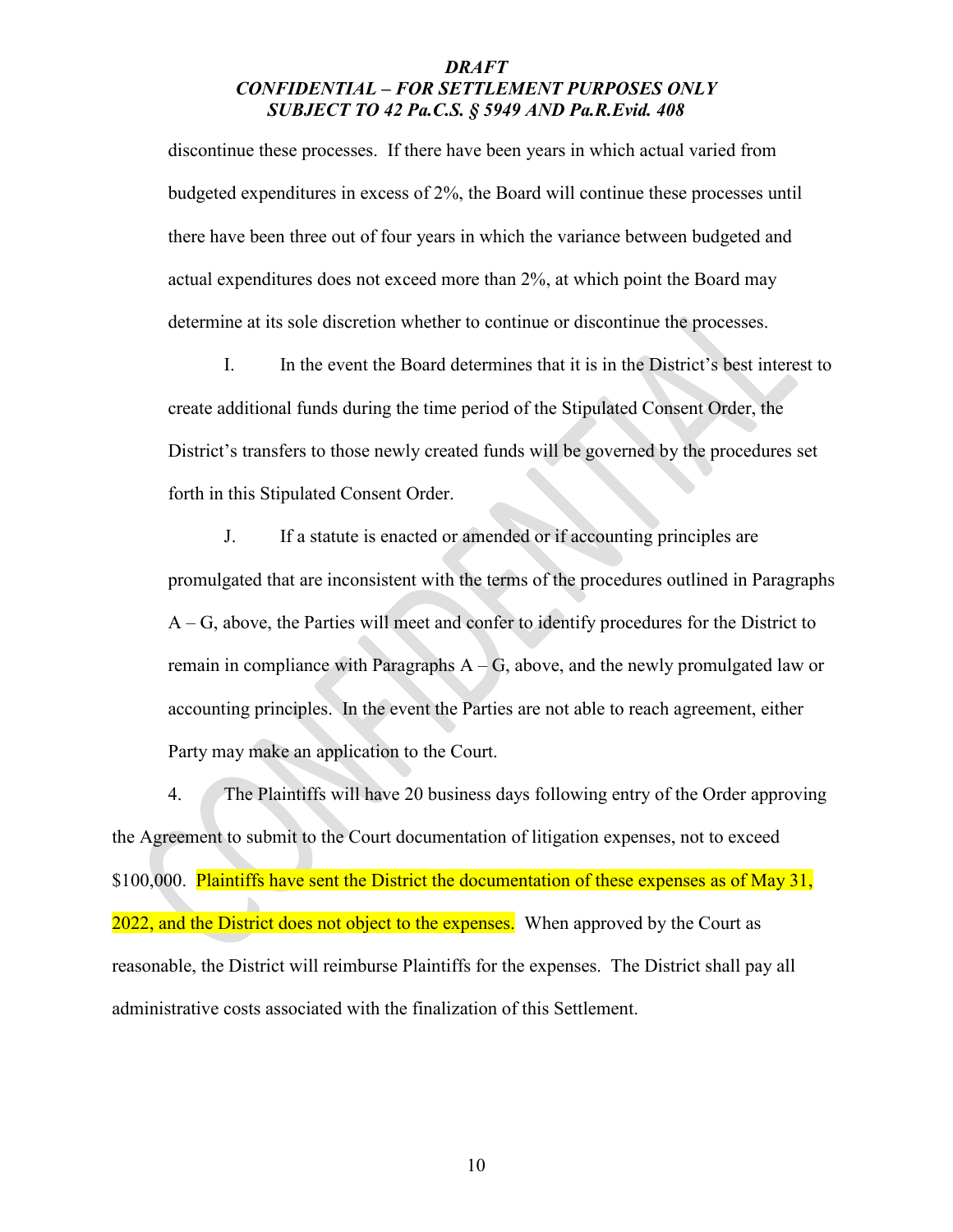#### **H. RELEASES**

Effective upon the approval of this Agreement by the Honorable Richard P. Haaz of the Court of Common Pleas of Montgomery County after a hearing, each of the Plaintiffs, their counsel, the Settlement Class, and the District on their own behalf, and on behalf of any affiliates, predecessors or successors in interest, heirs, assigns, and current and former agents, Directors, Administrators, employees, advisors, and counsel hereby irrevocably and unconditionally remises, releases, and forever discharges the other Party and its respective affiliates, predecessors or successors in interest, heirs, assigns, and current and former agents, Directors, Administrators (including Superintendents and Business Managers), employees, advisors, and counsel of and from any and all actions, claims, liabilities, suits, causes of action, debts, charges, complaints, obligations, demands, expenses, obligations, damages, attorneys' fees, and debts that each Party ever had or now has, whether known or unknown, whether asserted or unasserted, for or by reason of any cause, matter, or thing whatsoever, whether pursuant to statute, common law, or otherwise, from the beginning of time to the date of the approval of this Agreement, including but not limited to the claims and counterclaims and causes of actions (except for Count VI as set forth above), arising from or relating to the facts and matters alleged in Montgomery County Court of Common Pleas Civil Action No. 2016-01839, *Wolk v. Lower Merion School District*. It is the intention of the parties that the foregoing releases be construed broadly. In the event that any person or entity subject to the foregoing releases fails to comply with this release, the aggrieved Party shall have all available defenses and remedies as to the offending Party.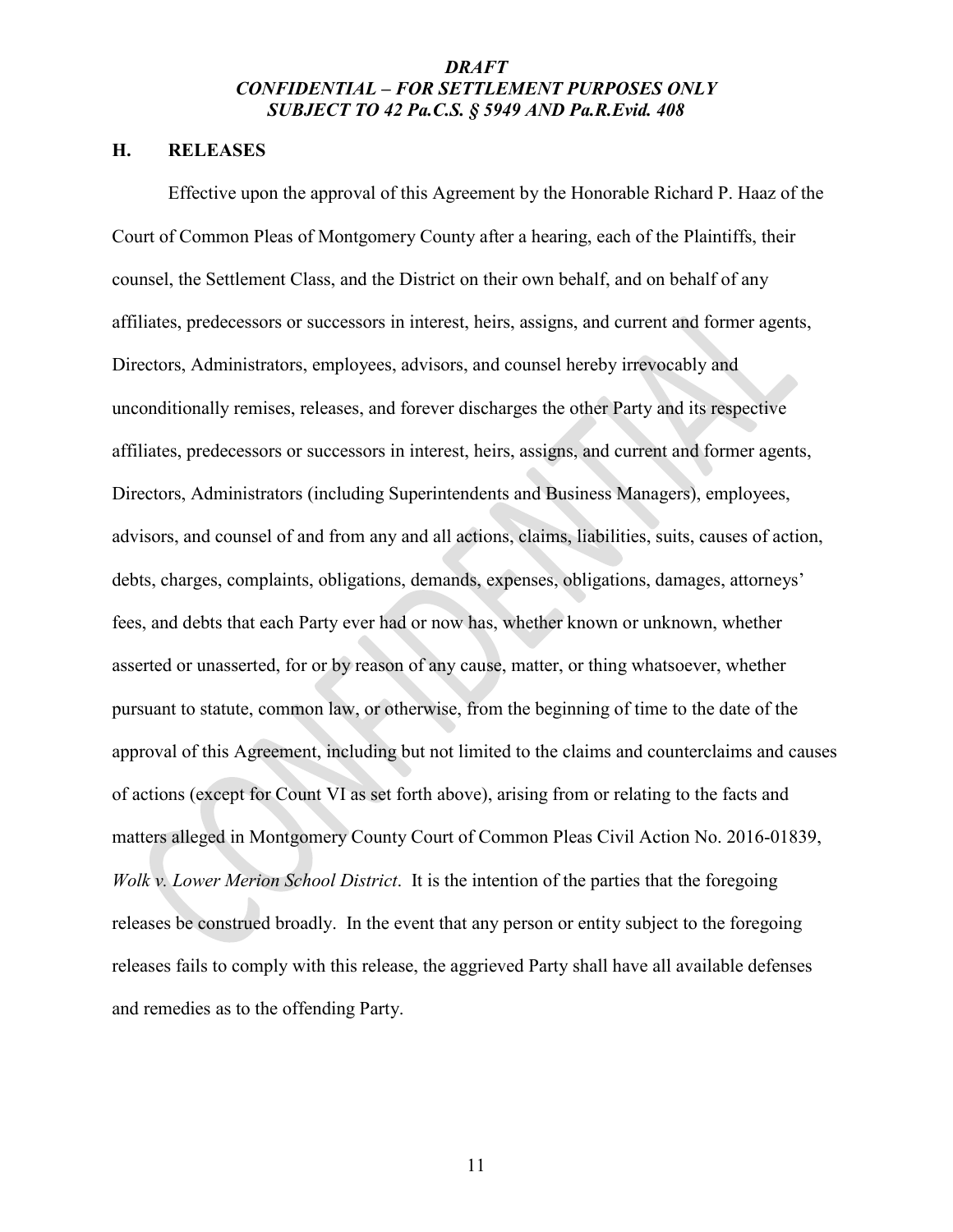#### **I. ENFORCEMENT AND CONSTRUCTION**

#### Continuing Jurisdiction.

The Court shall retain jurisdiction over all matters relating to the implementation, enforcement, construction, administration, and interpretation of this Settlement and the agreement contained herein with the sole exception of any alleged violations of the terms of the release.

#### Venue

Except as otherwise provided, any suit to enforce a right under this Agreement or to seek remedy for a breach thereof including, if warranted, declaratory or injunctive relief will be brought in the Montgomery County Court of Common Pleas, and the parties waive their right to object to this forum.

#### Choice of Law

This Agreement shall be governed by, and construed in accordance with, the laws of the Commonwealth of Pennsylvania without regard to conflicts of laws principles.

#### Dispute Resolution

The parties will negotiate in good faith to resolve disagreements about performance of this Settlement Agreement. Should that fail and should a party seek enforcement of any provisions of the Agreement, the District and Plaintiffs acknowledge that declaratory or injunctive relief may be sought by either party and Plaintiffs may also seek relief for contempt or breach.

#### Recitals, Headings, Exhibits

The Recitals and headings are provided for convenience of reference only. The Exhibits are an essential element of this Agreement and are made a part thereof.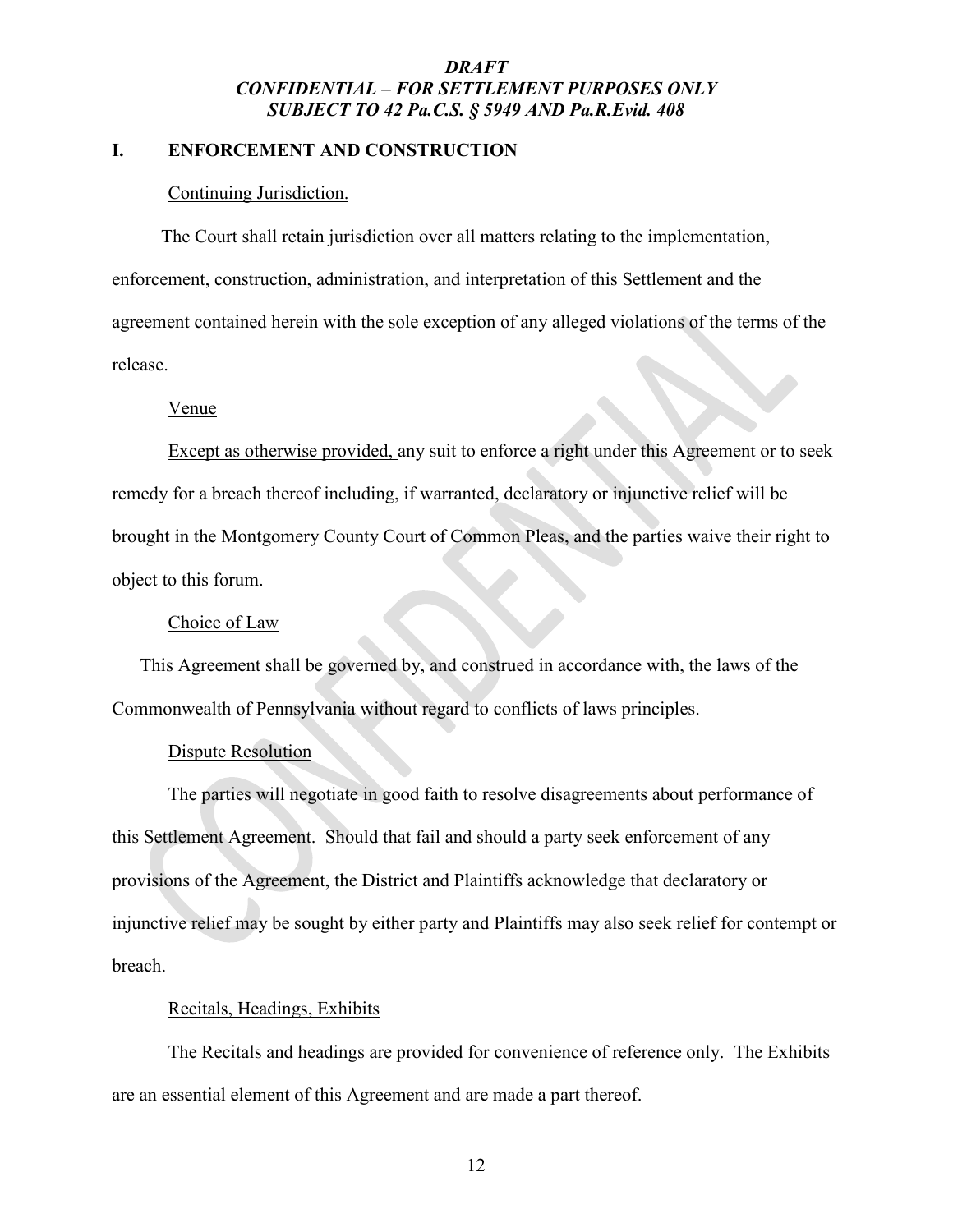#### No Presumption Against Drafter

This is a negotiated Agreement and has been submitted for approval to the Court. Accordingly, no terms are to be construed against one Party more strongly than against the other.

#### **J. MISCELLANEOUS**

Non-disparagement. No one authorized to speak on behalf of a Party will make disparaging or negative statements, orally or in writing, including through social media or other forms of electronic communication, with regard to the matters alleged in the case and addressed in this Settlement, and neither party will direct or condone any statements that are disparaging or negative with regard to the parties or matters alleged in the case and addressed in the Settlement. Factual recitations do not constitute disparagement. Nothing in this paragraph is intended to limit the rights of anyone under the First and Fourteenth Amendments to the United States Constitution and Article 1, Section 7 of the Constitution of the Commonwealth of Pennsylvania.

No Assessment Retribution. The District agrees that it will not initiate any real estate assessment appeals of the properties owned by the Named Plaintiffs unless the properties are sold *and* initiating an assessment appeal would be permissible under the conditions set forth in District Administration Regulation 605 as it is currently enacted (and which is available here: https://resources.finalsite.net/images/v1573758178/lmsdorg/rtanoqigypok6cs1nyxn/Policy\_P605 .pdf. The Parties acknowledge that Montgomery County, not the District, controls whether and when countywide and interim property reassessments are done more generally.

Severability. The provisions of this Agreement are severable and if any part thereof is found to be invalid or unenforceable, the Parties shall use their best efforts to substitute a valid, legal and enforceable provision, which insofar as practical, implements the purpose of this Agreement. Any failure to enforce any provision of this Agreement shall not constitute a waiver thereof, or of any other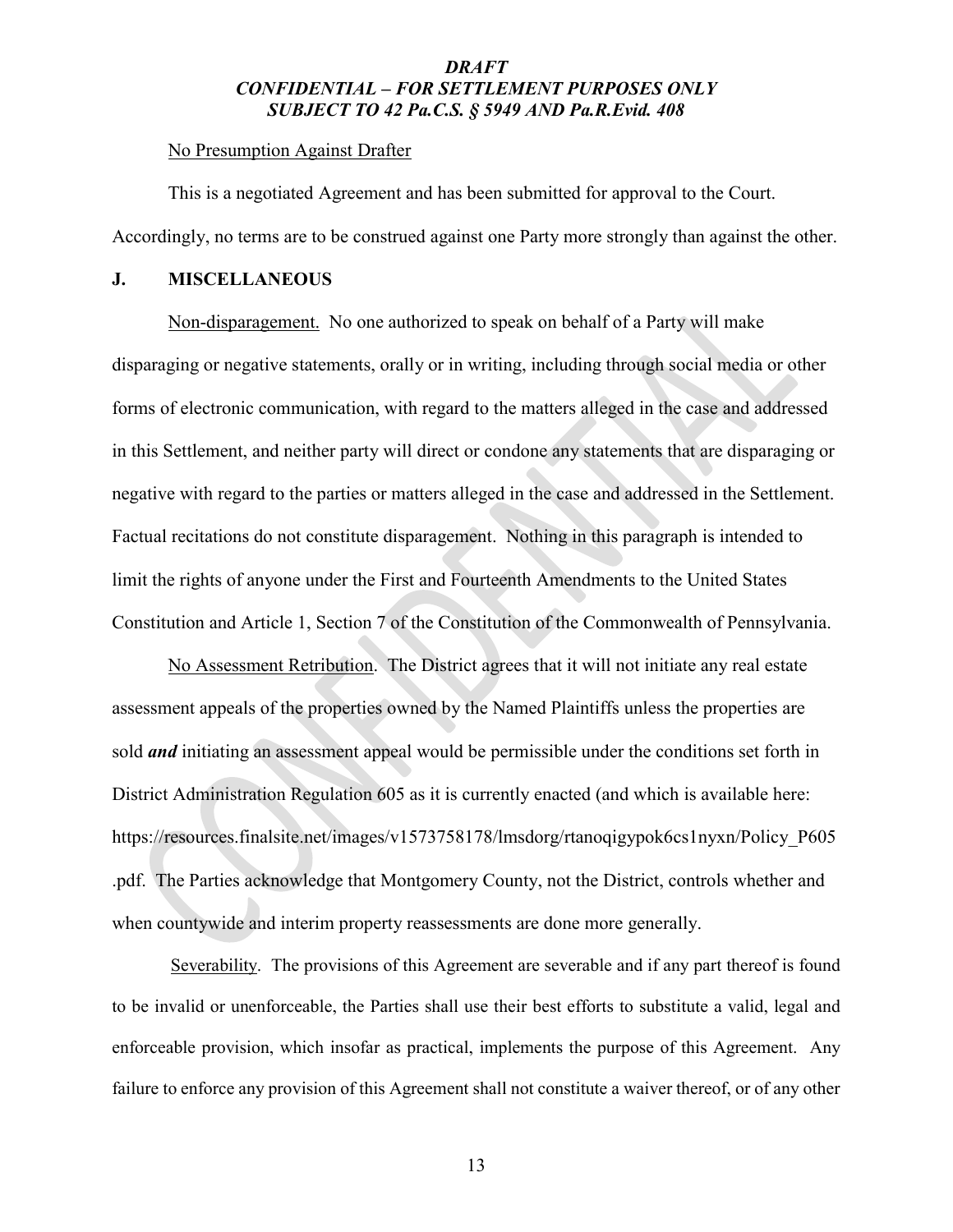provision. The other provisions shall remain valid and enforceable notwithstanding the invalidity of any severable provision.

Entire Agreement. The Agreement embodies the entire understanding and agreement between the Parties. Any prior agreements, whether written or oral, are hereby merged into this Agreement. The Agreement may be changed or modified only by a written addendum signed by all Parties or by an order of the Court, except that either party may seek a modification to the terms in the Consent Order (Exhibit 1) if there is a material change to the governing law or accounting principles that impacts the District's ability to implement the below provisions or that requires a change in how they are implemented.

Authority, Power and Capacity. The Parties hereby represent and warrant to each other that they have the authority, power, and capacity to execute and are free to enter into this Agreement, including the releases contained herein, that the Parties have had the opportunity to have legal counsel of their choosing review this Agreement prior to execution, and that the persons who are signing this document have express authorization to do so.

Counterparts. This Agreement may be executed in counterparts, delivered by fax or electronic mail, each of which shall be deemed an original, but all of which together shall constitute one and the same instrument, representing the agreement of the Parties to this Agreement.

Third Party Beneficiaries. There are no third-party beneficiaries to this Agreement. The obligations and benefits of this Agreement are specific to this Agreement and no right to performance is extended to any person outside the Settlement Class and the Parties.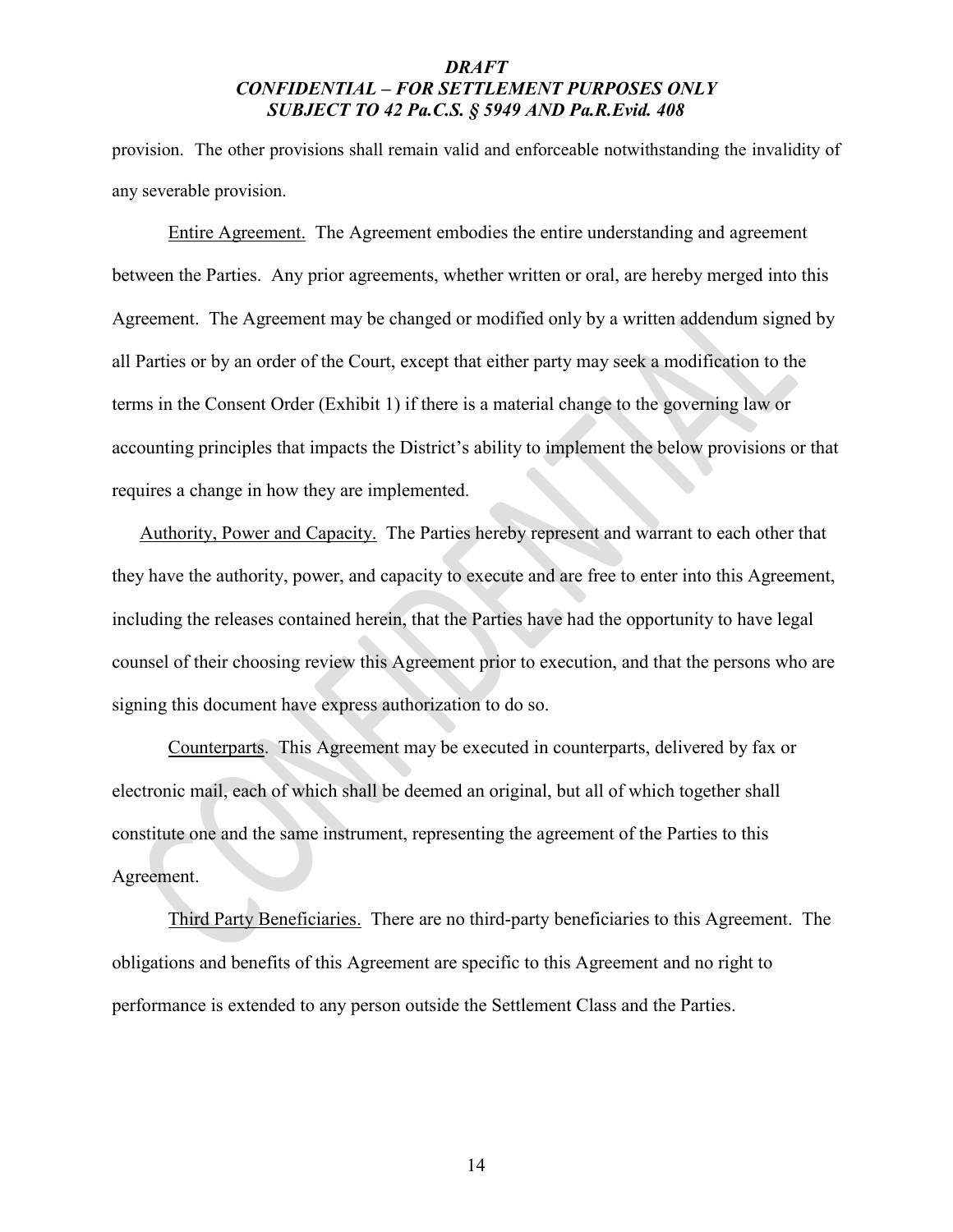# **PLAINTIFFS**

|                                                             | Arthur Alan Wolk                        |
|-------------------------------------------------------------|-----------------------------------------|
|                                                             | Named Plaintiff/Attorney for Plaintiffs |
|                                                             | THE WOLK LAW FIRM                       |
|                                                             | 1710-12 Locust Street                   |
|                                                             | Philadelphia, PA 19103                  |
|                                                             |                                         |
|                                                             |                                         |
| Dated:<br><u> 1980 - Jan Samuel Barbara, politik e</u> ta p |                                         |
|                                                             | Philip Browndeis<br>Named Plaintiff     |
| Dated:                                                      |                                         |
|                                                             | <b>Catherine Marchand</b>               |
|                                                             | Named Plaintiff                         |
|                                                             |                                         |
|                                                             | Approved as to form:                    |
| Dated:                                                      |                                         |
|                                                             | Joseph P. Walsh                         |
|                                                             | <b>Counsel for Plaintiffs</b>           |
|                                                             | <b>WALSH PANCIO, LLC</b>                |
|                                                             | 2028 N. Broad Street                    |
|                                                             | Lansdale, PA 19446                      |
|                                                             |                                         |
|                                                             |                                         |
|                                                             |                                         |
|                                                             |                                         |
|                                                             |                                         |
|                                                             |                                         |